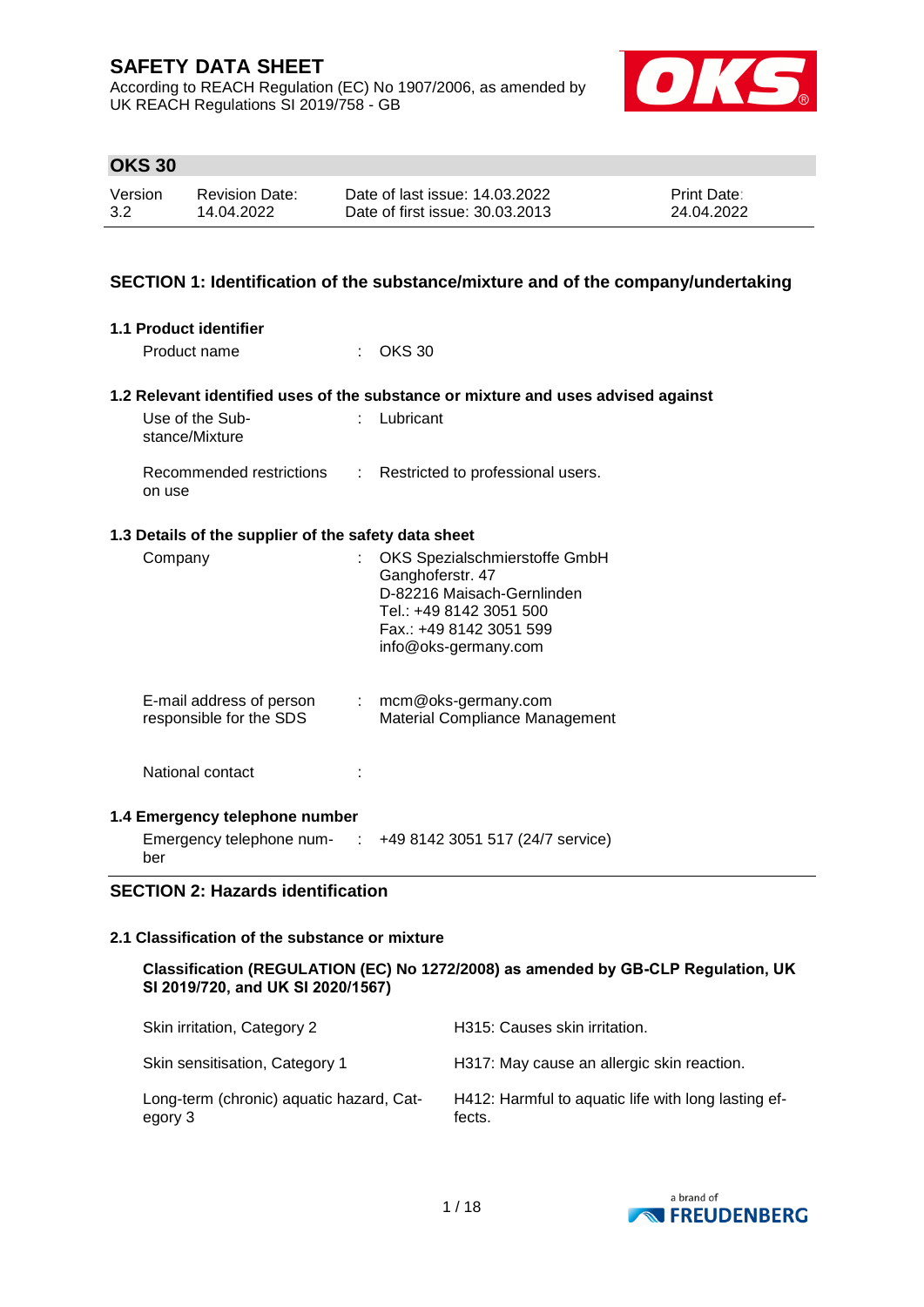According to REACH Regulation (EC) No 1907/2006, as amended by UK REACH Regulations SI 2019/758 - GB



# **OKS 30**

| Version | Revision Date: | Date of last issue: 14.03.2022  | <b>Print Date:</b> |
|---------|----------------|---------------------------------|--------------------|
| 3.2     | 14.04.2022     | Date of first issue: 30.03.2013 | 24.04.2022         |

### **2.2 Label elements**

**Labelling (REGULATION (EC) No 1272/2008) as amended by GB-CLP Regulation, UK SI 2019/720, and UK SI 2020/1567)**

| Hazard pictograms        |                                                                                        |                                                                                                                                     |
|--------------------------|----------------------------------------------------------------------------------------|-------------------------------------------------------------------------------------------------------------------------------------|
| Signal word              | Warning                                                                                |                                                                                                                                     |
| Hazard statements        | H315<br>H317<br>H412                                                                   | Causes skin irritation.<br>May cause an allergic skin reaction.<br>Harmful to aquatic life with long lasting ef-<br>fects.          |
| Precautionary statements | <b>Prevention:</b><br>P <sub>261</sub><br>P <sub>264</sub><br>P273<br>P <sub>280</sub> | Avoid breathing vapours.<br>Wash skin thoroughly after handling.<br>Avoid release to the environment.<br>Wear protective gloves.    |
|                          | <b>Response:</b><br>$P333 + P313$<br>$P362 + P364$                                     | If skin irritation or rash occurs: Get medical<br>advice/ attention.<br>Take off contaminated clothing and wash it<br>before reuse. |

### **Hazardous components which must be listed on the label:**

Molybdenum trioxide, reaction products with bis[O,O-bis(2-ethylhexyl)] hydrogen dithiophosphate

#### **2.3 Other hazards**

This substance/mixture contains no components considered to be either persistent, bioaccumulative and toxic (PBT), or very persistent and very bioaccumulative (vPvB) at levels of 0.1% or higher.

# **SECTION 3: Composition/information on ingredients**

### **3.2 Mixtures**

Chemical nature : Additive

#### **Components**

| Chemical name | ۰Λι<br>٠N٢<br>$\overline{\phantom{a}}$<br>w<br>$\overline{\phantom{a}}$ | sification<br>лаэ. | concen-<br>---------<br>SDECITIC | Concentration |
|---------------|-------------------------------------------------------------------------|--------------------|----------------------------------|---------------|
|               |                                                                         |                    |                                  |               |

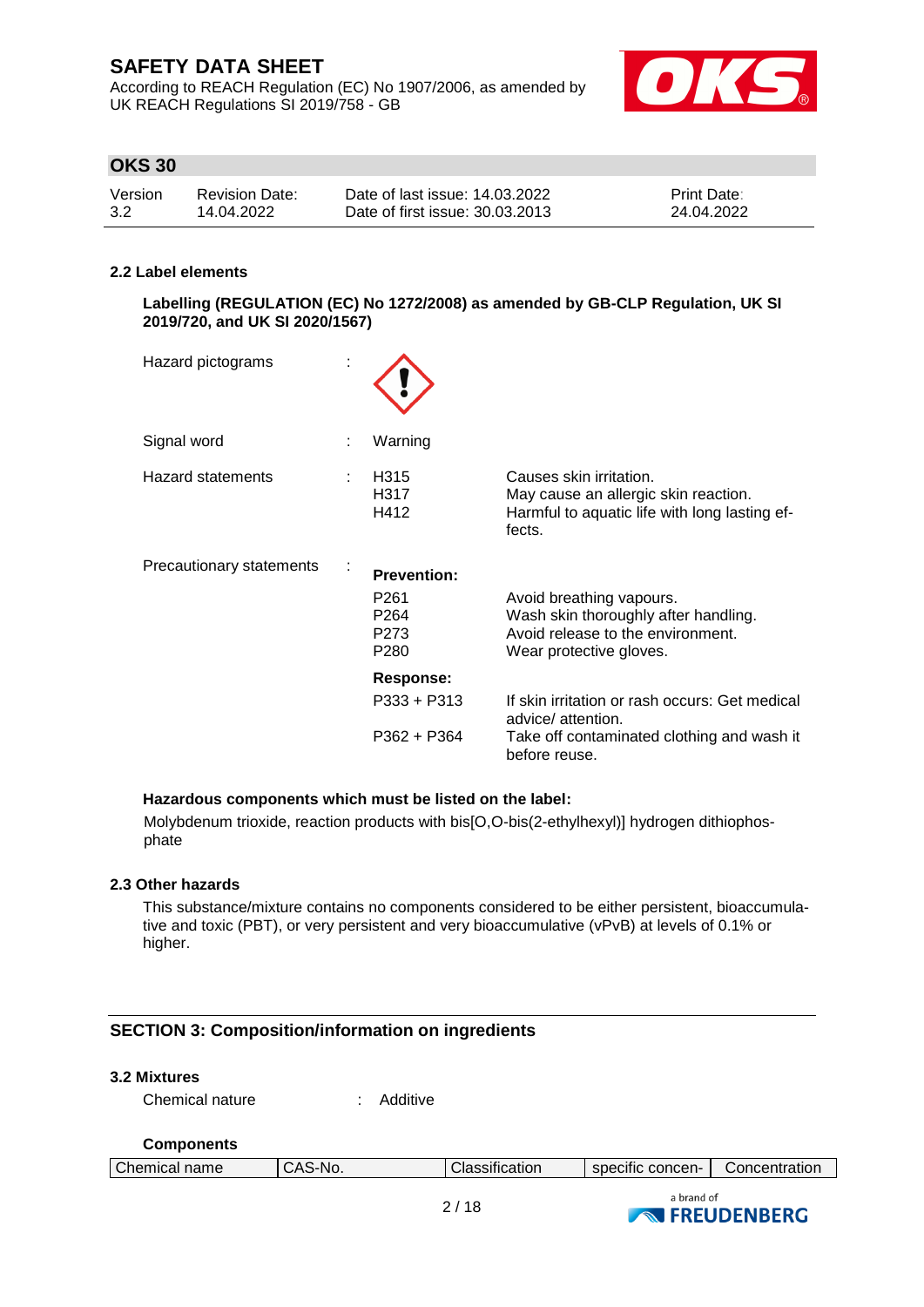According to REACH Regulation (EC) No 1907/2006, as amended by UK REACH Regulations SI 2019/758 - GB



# **OKS 30**

Version 3.2 Revision Date: 14.04.2022

Date of last issue: 14.03.2022 Date of first issue: 30.03.2013 Print Date: 24.04.2022

|                                                                                                                | EC-No.<br>Index-No.<br><b>Registration number</b> |                                                                          | tration limit<br>M-Factor<br><b>Notes</b><br>Acute toxicity<br>estimate | (% w/w)         |
|----------------------------------------------------------------------------------------------------------------|---------------------------------------------------|--------------------------------------------------------------------------|-------------------------------------------------------------------------|-----------------|
| Molybdenum trioxide,<br>reaction products with<br>$bis[O,O-bis(2-$<br>ethylhexyl)] hydrogen<br>dithiophosphate | 947-946-9                                         | Skin Irrit.2; H315<br>Skin Sens.1B;<br>H317<br>Aquatic Chronic4;<br>H413 |                                                                         | $>= 30 - 50$    |
| Amines, C11-14-<br>branched alkyl, mono-<br>hexyl and dihexyl<br>phosphates                                    | 80939-62-4<br>279-632-6                           | Skin Irrit.2; H315<br>Eye Irrit.2; H319<br>Aquatic Chronic2;<br>H411     |                                                                         | $>= 2.5 - < 10$ |

For explanation of abbreviations see section 16.

# **SECTION 4: First aid measures**

# **4.1 Description of first aid measures**

| If inhaled              | Remove person to fresh air. If signs/symptoms continue, get<br>medical attention.<br>Keep patient warm and at rest.<br>If unconscious, place in recovery position and seek medical<br>advice.<br>Keep respiratory tract clear.<br>If breathing is irregular or stopped, administer artificial respira-<br>tion. |
|-------------------------|-----------------------------------------------------------------------------------------------------------------------------------------------------------------------------------------------------------------------------------------------------------------------------------------------------------------|
| In case of skin contact | : Take off all contaminated clothing immediately.<br>Wash off immediately with soap and plenty of water.<br>Get medical attention immediately if irritation develops and<br>persists.<br>Wash clothing before reuse.<br>Thoroughly clean shoes before reuse.                                                    |
| In case of eye contact  | : Rinse immediately with plenty of water, also under the eyelids,<br>for at least 10 minutes.<br>If eye irritation persists, consult a specialist.                                                                                                                                                              |
| If swallowed            | Move the victim to fresh air.<br>If unconscious, place in recovery position and seek medical<br>advice.<br>Keep respiratory tract clear.<br>Do NOT induce vomiting.                                                                                                                                             |

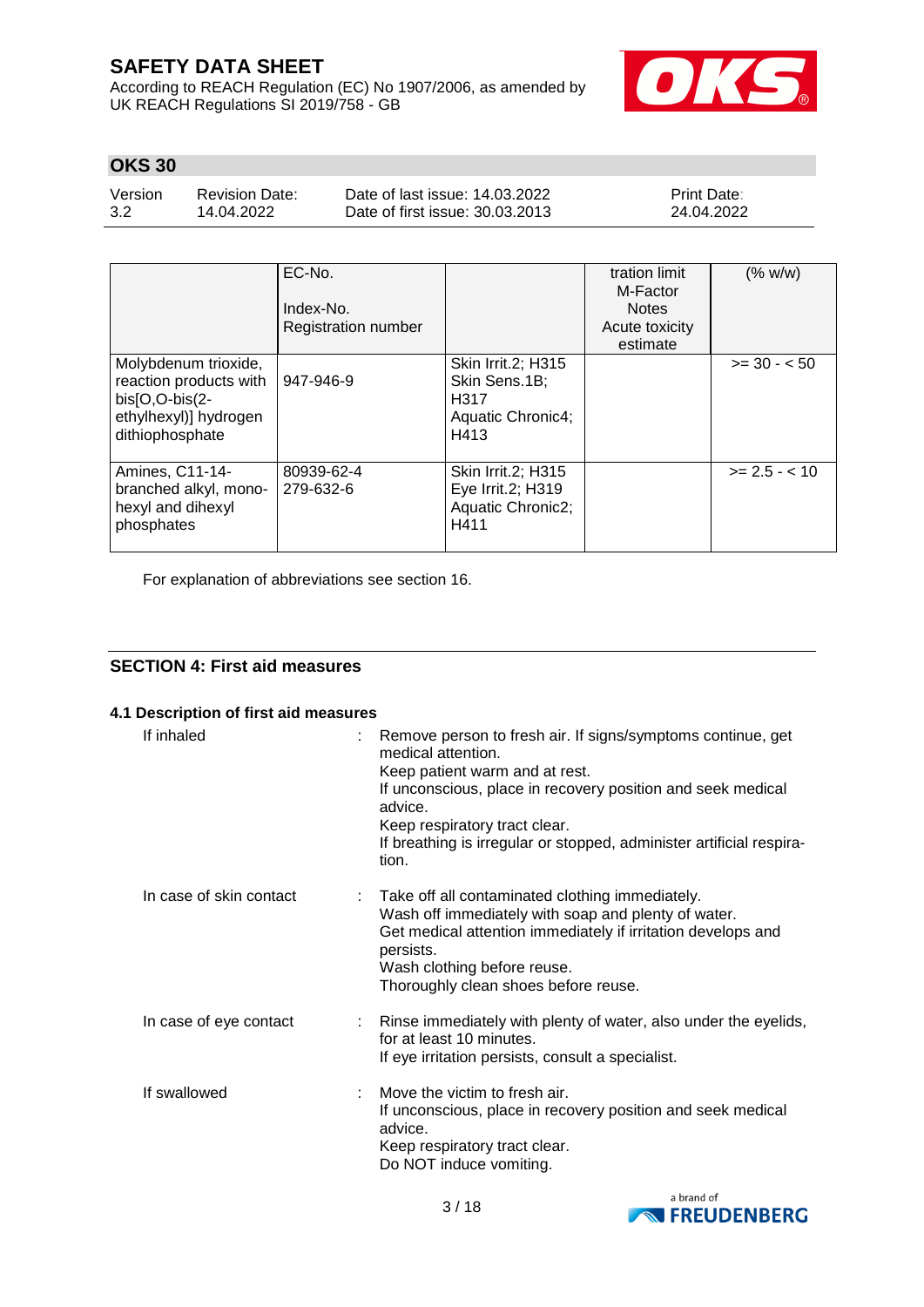According to REACH Regulation (EC) No 1907/2006, as amended by UK REACH Regulations SI 2019/758 - GB



| <b>OKS 30</b> |  |
|---------------|--|
|---------------|--|

| Version | <b>Revision Date:</b> | Date of last issue: 14.03.2022  | <b>Print Date:</b> |
|---------|-----------------------|---------------------------------|--------------------|
| 3.2     | 14.04.2022            | Date of first issue: 30.03.2013 | 24.04.2022         |

Rinse mouth with water. Never give anything by mouth to an unconscious person.

## **4.2 Most important symptoms and effects, both acute and delayed**

| Symptoms     | Skin contact may provoke the following symptoms:<br>Erythema<br>Allergic appearance |  |
|--------------|-------------------------------------------------------------------------------------|--|
| <b>Risks</b> | Causes skin irritation.<br>May cause an allergic skin reaction.                     |  |

#### **4.3 Indication of any immediate medical attention and special treatment needed**

| Treatment | : The first aid procedure should be established in consultation |
|-----------|-----------------------------------------------------------------|
|           | with the doctor responsible for industrial medicine.            |
|           | Treat symptomatically.                                          |

## **SECTION 5: Firefighting measures**

### **5.1 Extinguishing media**

| Suitable extinguishing media      | Use water spray, alcohol-resistant foam, dry chemical or car-<br>bon dioxide. |
|-----------------------------------|-------------------------------------------------------------------------------|
| Unsuitable extinguishing<br>media | : High volume water jet                                                       |

### **5.2 Special hazards arising from the substance or mixture**

| Hazardous combustion prod- : Carbon oxides |                       |
|--------------------------------------------|-----------------------|
| ucts                                       | Nitrogen oxides (NOx) |
|                                            | Sulphur oxides        |
|                                            | Oxides of phosphorus  |
|                                            | Metal oxides          |

## **5.3 Advice for firefighters**

| for firefighters    | Special protective equipment : In the event of fire, wear self-contained breathing apparatus.<br>Use personal protective equipment. Exposure to decomposi-<br>tion products may be a hazard to health. |
|---------------------|--------------------------------------------------------------------------------------------------------------------------------------------------------------------------------------------------------|
| Further information | Standard procedure for chemical fires.<br>Collect contaminated fire extinguishing water separately. This<br>must not be discharged into drains.                                                        |

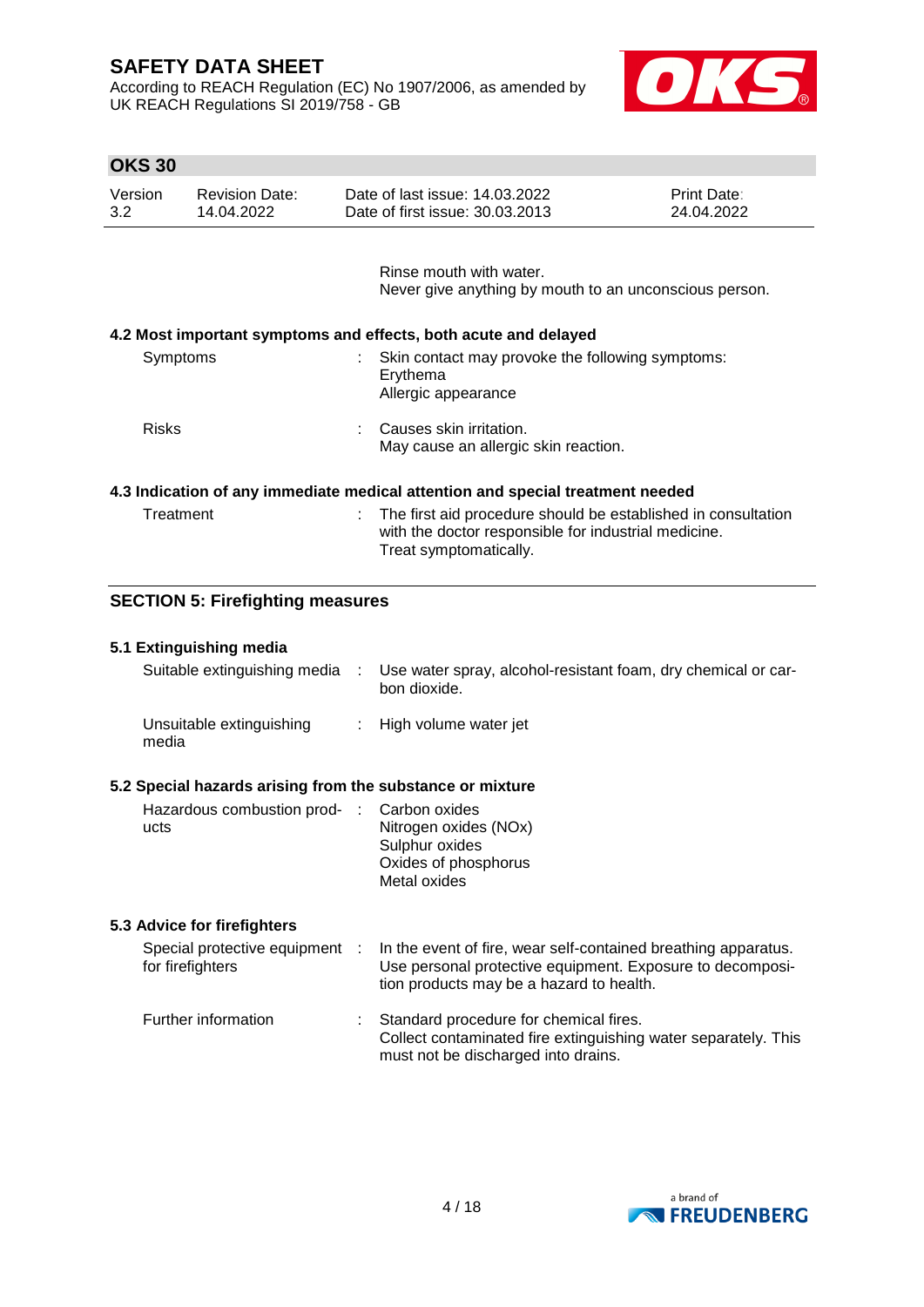According to REACH Regulation (EC) No 1907/2006, as amended by UK REACH Regulations SI 2019/758 - GB



# **OKS 30**

| Version | Revision Date: | Date of last issue: 14.03.2022  | <b>Print Date:</b> |
|---------|----------------|---------------------------------|--------------------|
| 3.2     | 14.04.2022     | Date of first issue: 30.03.2013 | 24.04.2022         |

## **SECTION 6: Accidental release measures**

# **6.1 Personal precautions, protective equipment and emergency procedures**

| Personal precautions | : Evacuate personnel to safe areas.<br>Use personal protective equipment.<br>Ensure adequate ventilation. |
|----------------------|-----------------------------------------------------------------------------------------------------------|
|                      | Do not breathe vapours or spray mist.<br>Refer to protective measures listed in sections 7 and 8.         |
|                      |                                                                                                           |

### **6.2 Environmental precautions**

| Environmental precautions | : Do not allow contact with soil, surface or ground water.<br>Prevent further leakage or spillage if safe to do so. |
|---------------------------|---------------------------------------------------------------------------------------------------------------------|
|                           | If the product contaminates rivers and lakes or drains inform<br>respective authorities.                            |

## **6.3 Methods and material for containment and cleaning up**

| Methods for cleaning up | : Contain spillage, and then collect with non-combustible ab-<br>sorbent material, (e.g. sand, earth, diatomaceous earth, ver- |
|-------------------------|--------------------------------------------------------------------------------------------------------------------------------|
|                         | miculite) and place in container for disposal according to local<br>/ national regulations (see section 13).                   |

#### **6.4 Reference to other sections**

For personal protection see section 8.

## **SECTION 7: Handling and storage**

### **7.1 Precautions for safe handling**

| Advice on safe handling | Do not breathe vapours or spray mist.<br>Avoid contact with skin and eyes.<br>For personal protection see section 8.<br>Persons with a history of skin sensitisation problems or asth-<br>ma, allergies, chronic or recurrent respiratory disease should<br>not be employed in any process in which this mixture is being<br>used.<br>Smoking, eating and drinking should be prohibited in the ap-<br>plication area.<br>Wash hands and face before breaks and immediately after<br>handling the product.<br>Do not get in eyes or mouth or on skin.<br>Do not get on skin or clothing.<br>Do not ingest.<br>Do not repack.<br>Do not re-use empty containers.<br>These safety instructions also apply to empty packaging which<br>may still contain product residues.<br>Keep container closed when not in use. |
|-------------------------|------------------------------------------------------------------------------------------------------------------------------------------------------------------------------------------------------------------------------------------------------------------------------------------------------------------------------------------------------------------------------------------------------------------------------------------------------------------------------------------------------------------------------------------------------------------------------------------------------------------------------------------------------------------------------------------------------------------------------------------------------------------------------------------------------------------|
|-------------------------|------------------------------------------------------------------------------------------------------------------------------------------------------------------------------------------------------------------------------------------------------------------------------------------------------------------------------------------------------------------------------------------------------------------------------------------------------------------------------------------------------------------------------------------------------------------------------------------------------------------------------------------------------------------------------------------------------------------------------------------------------------------------------------------------------------------|

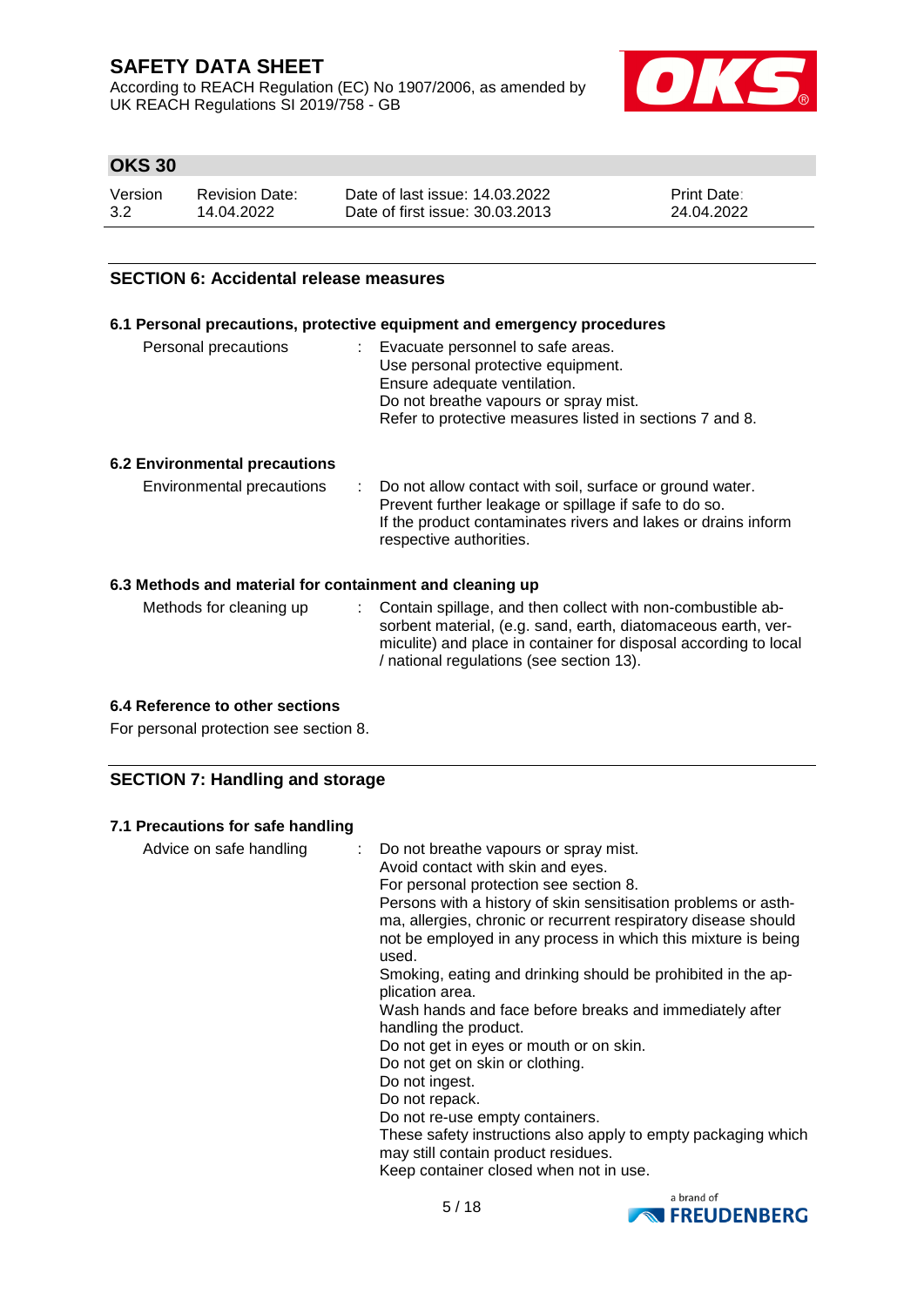According to REACH Regulation (EC) No 1907/2006, as amended by UK REACH Regulations SI 2019/758 - GB



# **OKS 30**

| Version<br>$3.2^{\circ}$ | <b>Revision Date:</b><br>14.04.2022              |    | Date of last issue: 14.03.2022<br>Date of first issue: 30.03.2013                                                                                                                                                                                                                                                              | <b>Print Date:</b><br>24.04.2022 |
|--------------------------|--------------------------------------------------|----|--------------------------------------------------------------------------------------------------------------------------------------------------------------------------------------------------------------------------------------------------------------------------------------------------------------------------------|----------------------------------|
|                          | Hygiene measures                                 |    | : Wash face, hands and any exposed skin thoroughly after<br>handling.                                                                                                                                                                                                                                                          |                                  |
|                          |                                                  |    | 7.2 Conditions for safe storage, including any incompatibilities                                                                                                                                                                                                                                                               |                                  |
|                          | Requirements for storage<br>areas and containers | t. | Store in original container. Keep container closed when not in<br>use. Keep in a dry, cool and well-ventilated place. Containers<br>which are opened must be carefully resealed and kept upright<br>to prevent leakage. Store in accordance with the particular<br>national regulations. Keep in properly labelled containers. |                                  |
|                          | 7.3 Specific end use(s)<br>Specific use(s)       |    | Specific instructions for handling, not required.                                                                                                                                                                                                                                                                              |                                  |

# **SECTION 8: Exposure controls/personal protection**

### **8.1 Control parameters**

Contains no substances with occupational exposure limit values.

# **Derived No Effect Level (DNEL):**

| Substance name                                                                                               | <b>End Use</b> | Exposure routes | Potential health ef-<br>fects | Value                 |
|--------------------------------------------------------------------------------------------------------------|----------------|-----------------|-------------------------------|-----------------------|
| Molybdenum trioxide,<br>reaction products with<br>bis[O,O-bis(2-<br>ethylhexyl)] hydrogen<br>dithiophosphate | Workers        | Inhalation      | Long-term systemic<br>effects | 4.93 mg/m3            |
|                                                                                                              | Workers        | Dermal          | Long-term systemic<br>effects | 1.4 $mg/kg$<br>bw/day |
| Fatty acids, C18-<br>unsatd., diesters and<br>triesters with trime-<br>thylolpropane                         | Workers        | Dermal          |                               | 833.3 mg/kg<br>bw/day |
|                                                                                                              | Workers        | Inhalation      |                               | 58.8 mg/m3            |
| Amines, C11-14-<br>branched alkyl, mon-<br>ohexyl and dihexyl<br>phosphates                                  | Workers        | Inhalation      | Long-term systemic<br>effects | $0.2$ mg/m $3$        |
|                                                                                                              | Workers        | Skin contact    | Long-term systemic<br>effects | $0.03$ mg/kg          |
|                                                                                                              | Workers        | Skin contact    | Acute systemic ef-<br>fects   | $0.03$ mg/kg          |

### **Predicted No Effect Concentration (PNEC):**

| Substance name                 | <b>Environmental Compartment</b> | Value        |
|--------------------------------|----------------------------------|--------------|
| Amines, C11-14-branched alkyl, | Fresh water                      | $0.055$ ma/l |

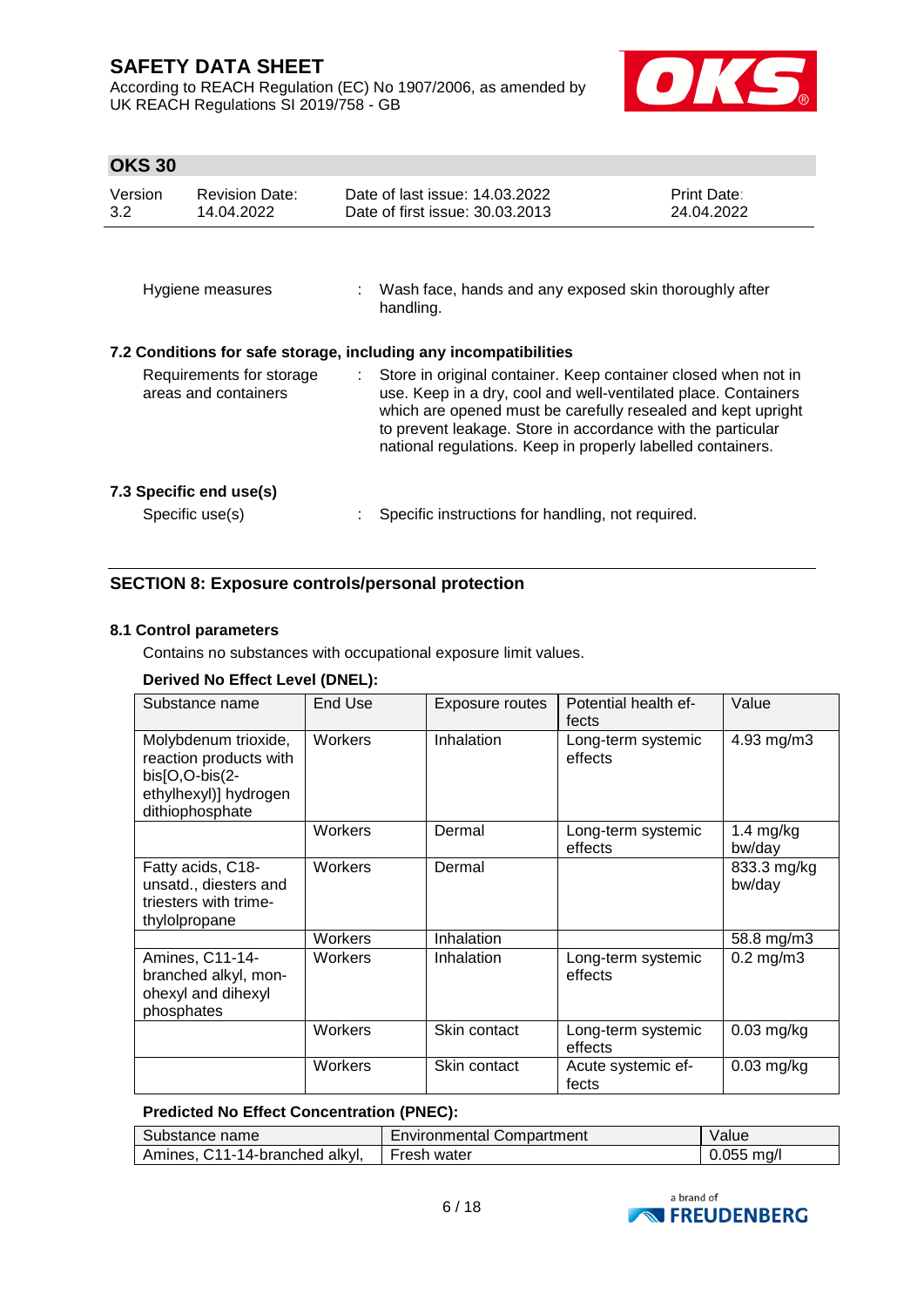According to REACH Regulation (EC) No 1907/2006, as amended by UK REACH Regulations SI 2019/758 - GB



# **OKS 30**

| Version | Revision Date: | Date of last issue: 14.03.2022  | <b>Print Date:</b> |
|---------|----------------|---------------------------------|--------------------|
| 3.2     | 14.04.2022     | Date of first issue: 30.03.2013 | 24.04.2022         |

| monohexyl and dihexyl phos-<br>phates |                          |              |
|---------------------------------------|--------------------------|--------------|
|                                       | Intermittent use/release | $0.01$ mg/l  |
|                                       | Marine water             | $0.005$ mg/l |
|                                       | Sewage treatment plant   | 1 $mg/l$     |
|                                       | Fresh water sediment     | 239.64 mg/kg |
|                                       | Marine sediment          | 23.96 mg/kg  |
|                                       | Soil                     | 47.76 mg/kg  |

#### **8.2 Exposure controls**

## **Engineering measures**

Maintain air concentrations below occupational exposure standards.

| Personal protective equipment                                         |                                                                                                                                                                                                                                                                                                               |
|-----------------------------------------------------------------------|---------------------------------------------------------------------------------------------------------------------------------------------------------------------------------------------------------------------------------------------------------------------------------------------------------------|
| Eye protection                                                        | Safety glasses with side-shields                                                                                                                                                                                                                                                                              |
| Hand protection<br>Material<br>Break through time<br>Protective index | : Nitrile rubber<br>$:$ > 10 min<br>Class 1                                                                                                                                                                                                                                                                   |
| <b>Remarks</b>                                                        | Wear protective gloves. The break through time depends<br>amongst other things on the material, the thickness and the<br>type of glove and therefore has to be measured for each<br>case.                                                                                                                     |
| Respiratory protection                                                | Not required; except in case of aerosol formation.                                                                                                                                                                                                                                                            |
| Filter type                                                           | Filter type A-P                                                                                                                                                                                                                                                                                               |
| Protective measures                                                   | The type of protective equipment must be selected according<br>to the concentration and amount of the dangerous substance<br>at the specific workplace.<br>Choose body protection in relation to its type, to the concen-<br>tration and amount of dangerous substances, and to the spe-<br>cific work-place. |

# **SECTION 9: Physical and chemical properties**

### **9.1 Information on basic physical and chemical properties**

| Appearance | $:$ liquid     |
|------------|----------------|
| Colour     | : green        |
| Odour      | characteristic |

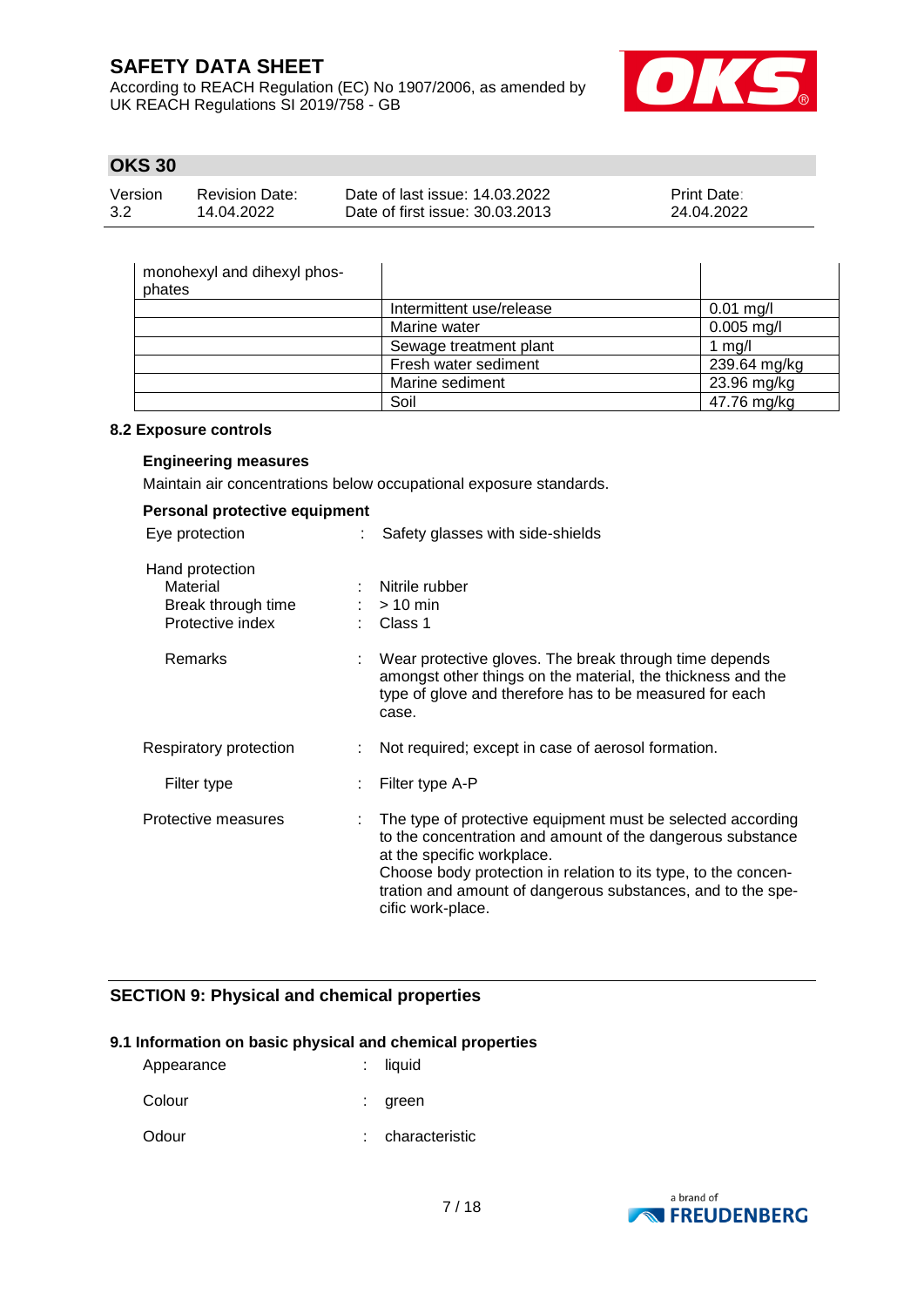According to REACH Regulation (EC) No 1907/2006, as amended by UK REACH Regulations SI 2019/758 - GB



# **OKS 30**

| Version<br>3.2 |                     | <b>Revision Date:</b><br>14.04.2022                 |            | Date of last issue: 14.03.2022<br>Date of first issue: 30.03.2013          | Print Date:<br>24.04.2022 |
|----------------|---------------------|-----------------------------------------------------|------------|----------------------------------------------------------------------------|---------------------------|
|                |                     | Odour Threshold                                     | ÷          | No data available                                                          |                           |
|                | pH                  |                                                     | ÷          | Not applicable<br>substance/mixture is non-polar/aprotic                   |                           |
|                |                     | Melting point/range                                 | ÷          | No data available                                                          |                           |
|                |                     | Boiling point/boiling range                         | ÷          | 224 °C (1,013 hPa)                                                         |                           |
|                | Flash point         |                                                     | $\epsilon$ | 184 °C<br>Method: ISO 2592                                                 |                           |
|                |                     | Evaporation rate                                    | ÷          | No data available                                                          |                           |
|                |                     | Flammability (solid, gas)                           | ÷.         | Not applicable                                                             |                           |
|                |                     | Upper explosion limit / Upper<br>flammability limit |            | : No data available                                                        |                           |
|                |                     | Lower explosion limit / Lower<br>flammability limit | $\sim 10$  | No data available                                                          |                           |
|                |                     | Vapour pressure                                     |            | 26.5 hPa (20 °C)                                                           |                           |
|                |                     | Relative vapour density                             | ÷          | No data available                                                          |                           |
|                |                     | Relative density                                    | ÷          | 1.0036 (20 $°C$ )<br>Reference substance: Water<br>The value is calculated |                           |
|                | Density             |                                                     |            | $1.00$ g/cm3<br>(20 °C)                                                    |                           |
|                | <b>Bulk density</b> |                                                     |            | No data available                                                          |                           |
|                | Solubility(ies)     | Water solubility                                    |            | immiscible                                                                 |                           |
|                |                     | Solubility in other solvents                        | ÷          | No data available                                                          |                           |
|                | octanol/water       | Partition coefficient: n-                           | ÷          | No data available                                                          |                           |
|                |                     | Auto-ignition temperature                           | ÷          | No data available                                                          |                           |
|                |                     | Decomposition temperature                           |            | No data available                                                          |                           |
|                | Viscosity           |                                                     |            |                                                                            |                           |

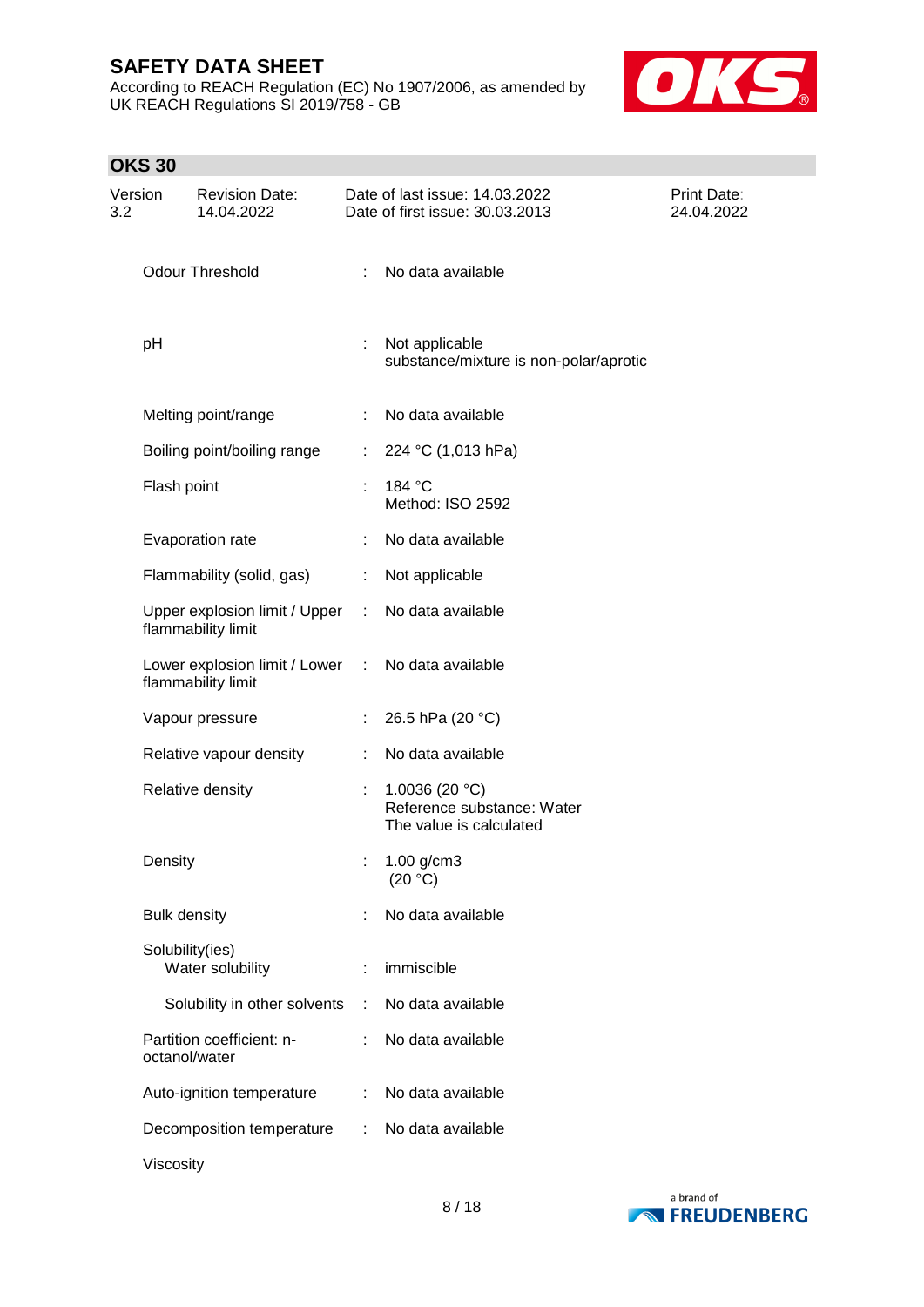According to REACH Regulation (EC) No 1907/2006, as amended by UK REACH Regulations SI 2019/758 - GB



# **OKS 30**

| Version<br>3.2 | <b>Revision Date:</b><br>14.04.2022 |                             | Date of last issue: 14.03.2022<br>Date of first issue: 30.03.2013 | <b>Print Date:</b><br>24.04.2022 |
|----------------|-------------------------------------|-----------------------------|-------------------------------------------------------------------|----------------------------------|
|                |                                     |                             |                                                                   |                                  |
|                | Viscosity, dynamic                  |                             | No data available                                                 |                                  |
|                | Viscosity, kinematic                | $\mathcal{L}^{\mathcal{L}}$ | 115.6 mm2/s $(40 °C)$                                             |                                  |
|                | <b>Explosive properties</b>         | ÷                           | Not explosive                                                     |                                  |
|                | Oxidizing properties                |                             | No data available                                                 |                                  |
|                | 9.2 Other information               |                             |                                                                   |                                  |
|                | Sublimation point                   | ÷                           | No data available                                                 |                                  |
|                | Self-ignition                       | ÷                           | No data available                                                 |                                  |

# **SECTION 10: Stability and reactivity**

#### **10.1 Reactivity**

No hazards to be specially mentioned.

### **10.2 Chemical stability**

Stable under normal conditions.

### **10.3 Possibility of hazardous reactions**

Hazardous reactions : No dangerous reaction known under conditions of normal use.

### **10.4 Conditions to avoid**

Conditions to avoid : No conditions to be specially mentioned.

#### **10.5 Incompatible materials**

Materials to avoid : No materials to be especially mentioned.

### **10.6 Hazardous decomposition products**

No decomposition if stored and applied as directed.

## **SECTION 11: Toxicological information**

### **11.1 Information on toxicological effects**

## **Acute toxicity**

#### **Product:**

| Acute oral toxicity       | Remarks: This information is not available. |
|---------------------------|---------------------------------------------|
| Acute inhalation toxicity | Remarks: This information is not available. |

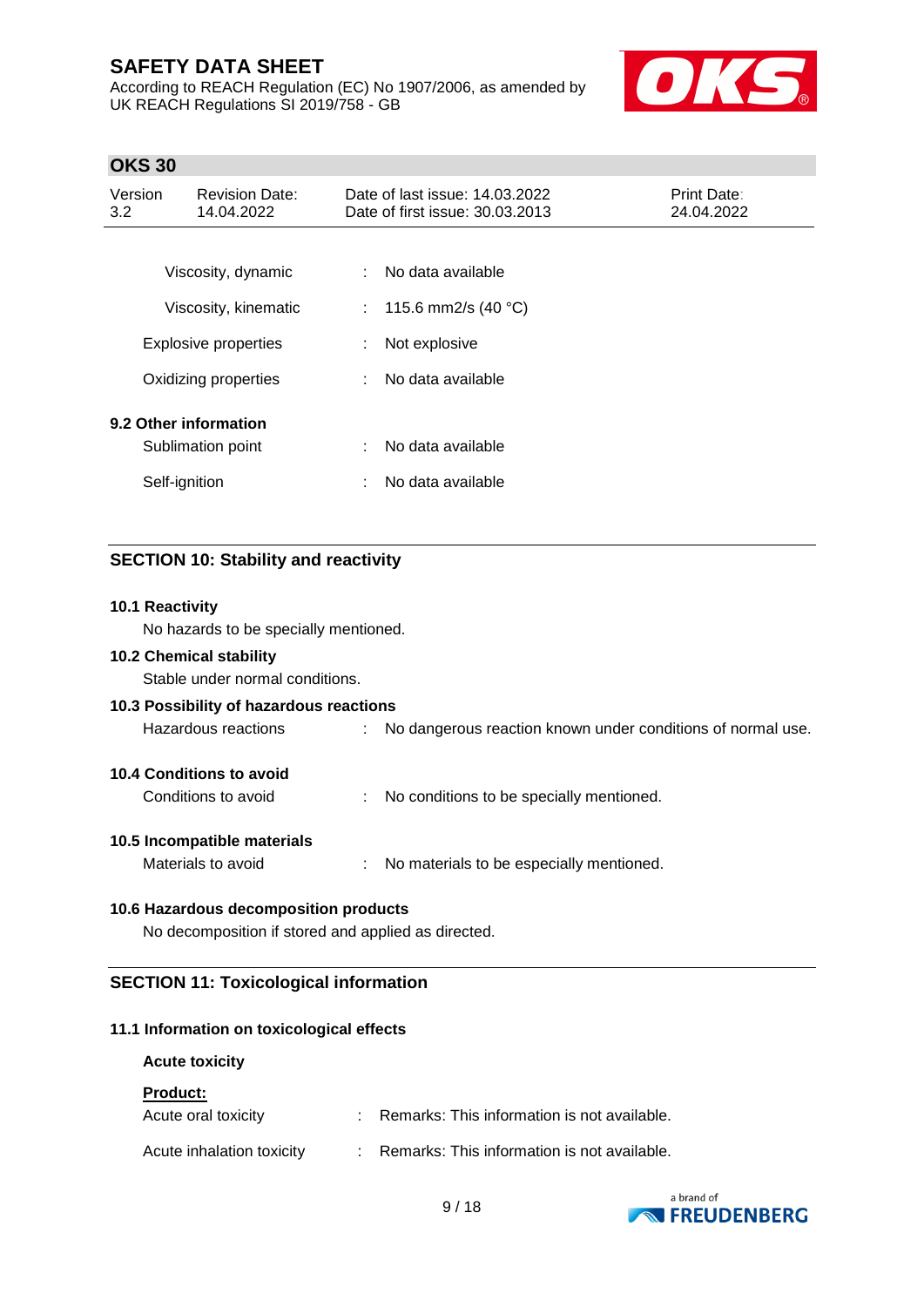According to REACH Regulation (EC) No 1907/2006, as amended by UK REACH Regulations SI 2019/758 - GB



# **OKS 30** Date of last issue: 14.03.2022 Version Revision Date: Print Date: 14.04.2022 Date of first issue: 30.03.2013 24.04.2022 3.2 Acute dermal toxicity : Symptoms: Redness, Local irritation **Components: Molybdenum trioxide, reaction products with bis[O,O-bis(2-ethylhexyl)] hydrogen dithiophosphate:** Acute dermal toxicity : Symptoms: Redness, Local irritation **Amines, C11-14-branched alkyl, monohexyl and dihexyl phosphates:** Acute oral toxicity : LD50 (Rat): > 5,000 mg/kg Method: OECD Test Guideline 401 Acute dermal toxicity : LD50 (Rat): > 2,000 mg/kg Method: OECD Test Guideline 402 Assessment: The substance or mixture has no acute dermal toxicity **Skin corrosion/irritation Product:** Remarks : Irritating to skin. **Components: Molybdenum trioxide, reaction products with bis[O,O-bis(2-ethylhexyl)] hydrogen dithiophosphate:** Assessment : Irritating to skin. Result : Irritating to skin. Remarks : Irritating to skin. **Amines, C11-14-branched alkyl, monohexyl and dihexyl phosphates:** Species : Rabbit Assessment : Irritating to skin. Method : OECD Test Guideline 404 Result : Irritating to skin. **Serious eye damage/eye irritation Product:** Remarks : This information is not available. **Components: Molybdenum trioxide, reaction products with bis[O,O-bis(2-ethylhexyl)] hydrogen dithiophosphate:** Assessment : No eve irritation a brand of 10 / 18 **NEREUDENBERG**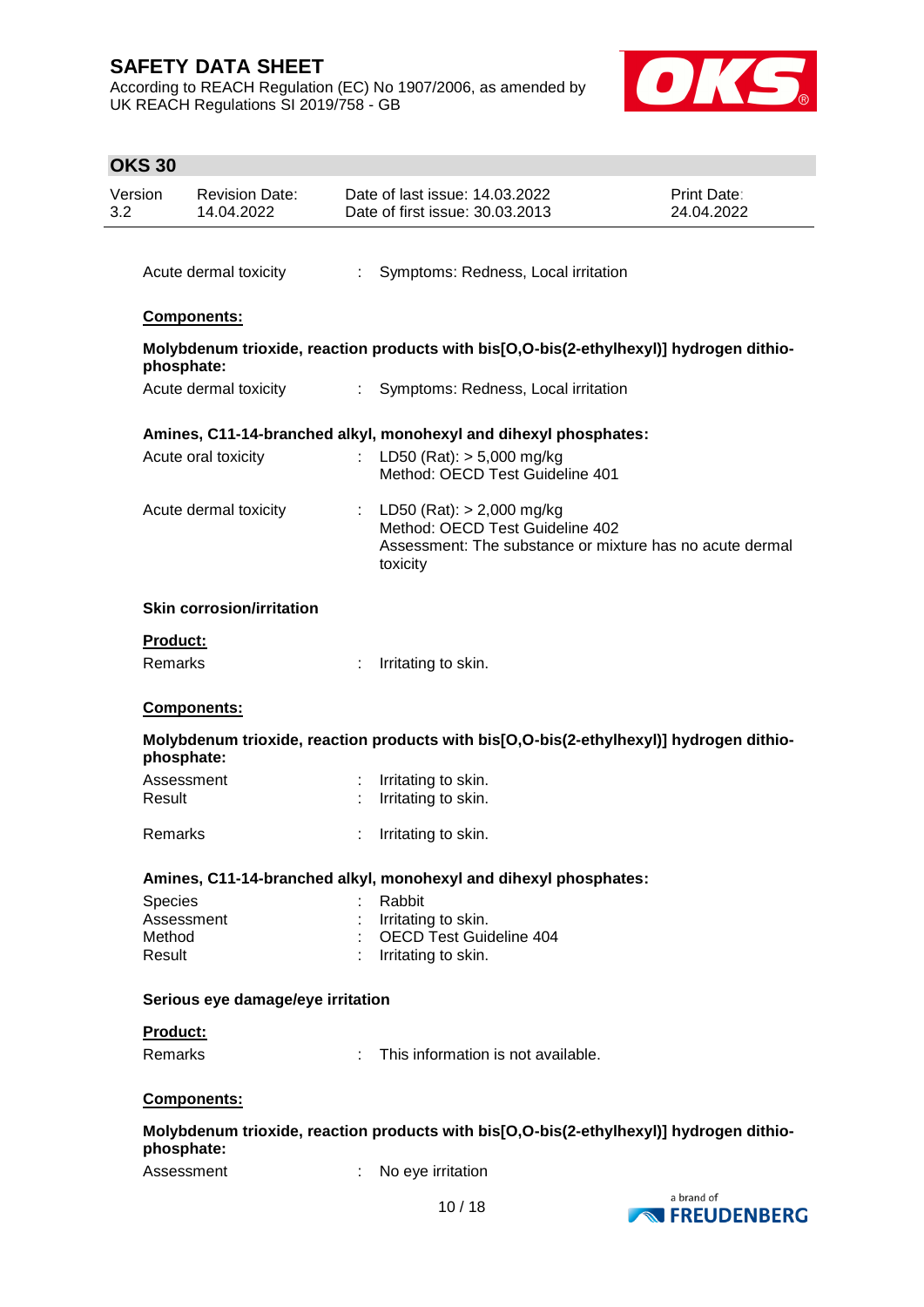According to REACH Regulation (EC) No 1907/2006, as amended by UK REACH Regulations SI 2019/758 - GB



|     | <b>OKS 30</b>        |                                     |    |                                                                                                                                                                                                       |                                  |
|-----|----------------------|-------------------------------------|----|-------------------------------------------------------------------------------------------------------------------------------------------------------------------------------------------------------|----------------------------------|
| 3.2 | Version              | <b>Revision Date:</b><br>14.04.2022 |    | Date of last issue: 14.03.2022<br>Date of first issue: 30.03.2013                                                                                                                                     | <b>Print Date:</b><br>24.04.2022 |
|     | Result               |                                     | ÷. | No eye irritation                                                                                                                                                                                     |                                  |
|     |                      |                                     |    | Amines, C11-14-branched alkyl, monohexyl and dihexyl phosphates:                                                                                                                                      |                                  |
|     | Species              |                                     |    | Rabbit                                                                                                                                                                                                |                                  |
|     | Assessment<br>Method |                                     |    | Irritating to eyes.<br><b>OECD Test Guideline 405</b>                                                                                                                                                 |                                  |
|     | Result               |                                     |    | Irritating to eyes.                                                                                                                                                                                   |                                  |
|     |                      | Respiratory or skin sensitisation   |    |                                                                                                                                                                                                       |                                  |
|     | <b>Product:</b>      |                                     |    |                                                                                                                                                                                                       |                                  |
|     | <b>Remarks</b>       |                                     |    | This information is not available.                                                                                                                                                                    |                                  |
|     |                      | Components:                         |    |                                                                                                                                                                                                       |                                  |
|     | phosphate:           |                                     |    | Molybdenum trioxide, reaction products with bis[O,O-bis(2-ethylhexyl)] hydrogen dithio-                                                                                                               |                                  |
|     | Assessment<br>Result |                                     |    | The product is a skin sensitiser, sub-category 1B.<br>The product is a skin sensitiser, sub-category 1B.                                                                                              |                                  |
|     |                      |                                     |    | Amines, C11-14-branched alkyl, monohexyl and dihexyl phosphates:                                                                                                                                      |                                  |
|     | <b>Species</b>       |                                     |    | Guinea pig                                                                                                                                                                                            |                                  |
|     | Assessment<br>Result |                                     |    | Did not cause sensitisation on laboratory animals.<br>Did not cause sensitisation on laboratory animals.                                                                                              |                                  |
|     |                      | <b>Germ cell mutagenicity</b>       |    |                                                                                                                                                                                                       |                                  |
|     | <b>Product:</b>      |                                     |    |                                                                                                                                                                                                       |                                  |
|     |                      | Genotoxicity in vitro               |    | : Remarks: No data available                                                                                                                                                                          |                                  |
|     |                      | Genotoxicity in vivo                |    | : Remarks: No data available                                                                                                                                                                          |                                  |
|     |                      | <b>Components:</b>                  |    |                                                                                                                                                                                                       |                                  |
|     |                      |                                     |    | Amines, C11-14-branched alkyl, monohexyl and dihexyl phosphates:                                                                                                                                      |                                  |
|     |                      | Genotoxicity in vitro               |    | Test Type: Chromosome aberration test in vitro<br>Test system: Rodent cell line<br>Metabolic activation: with and without metabolic activation<br>Method: OECD Test Guideline 473<br>Result: negative |                                  |
|     |                      | Carcinogenicity                     |    |                                                                                                                                                                                                       |                                  |
|     | <b>Product:</b>      |                                     |    |                                                                                                                                                                                                       |                                  |
|     | <b>Remarks</b>       |                                     |    | No data available                                                                                                                                                                                     |                                  |

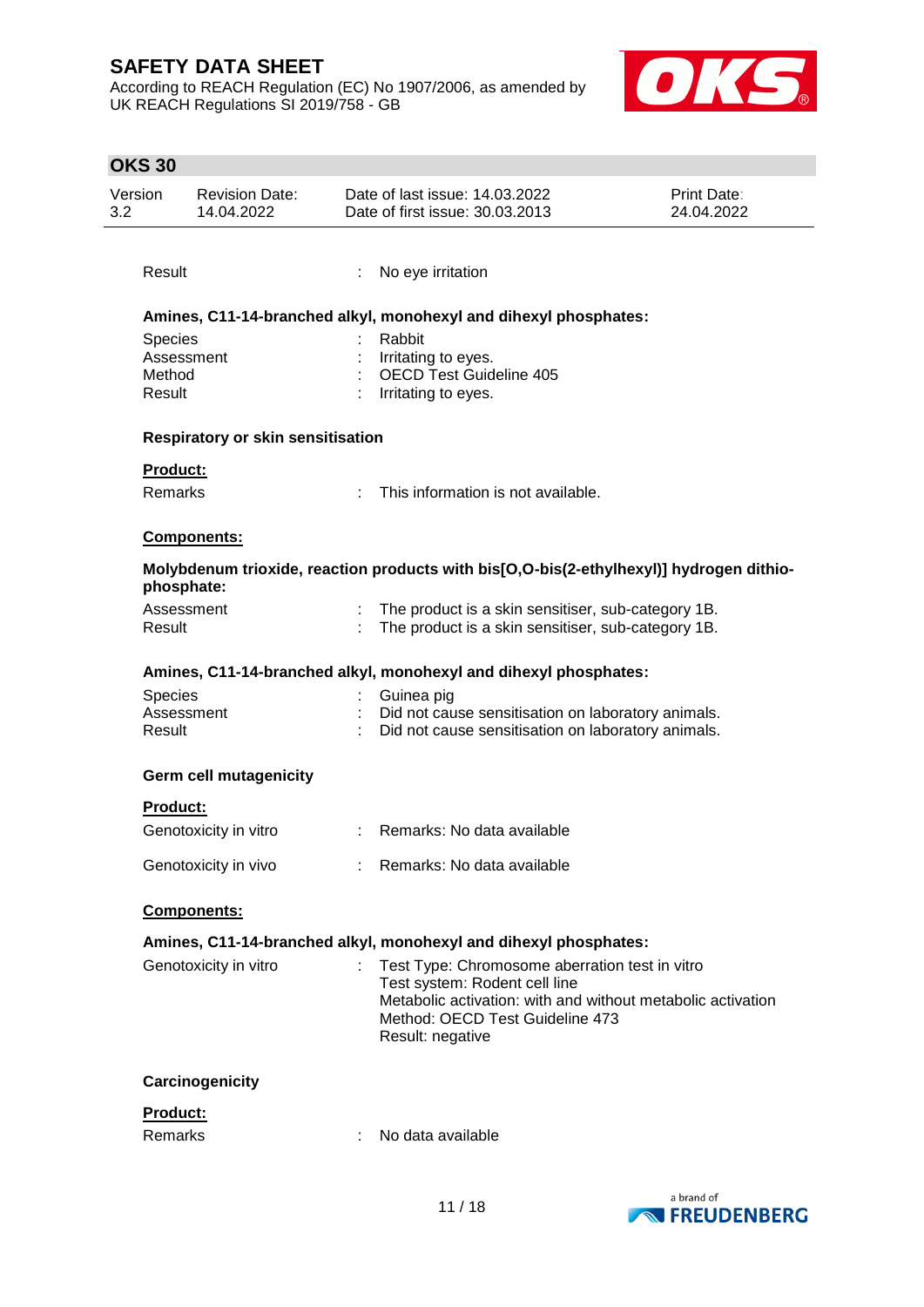According to REACH Regulation (EC) No 1907/2006, as amended by UK REACH Regulations SI 2019/758 - GB



# **OKS 30**

| Version | <b>Revision Date:</b> | Date of last issue: 14.03.2022  | Print Date: |
|---------|-----------------------|---------------------------------|-------------|
| -3.2    | 14.04.2022            | Date of first issue: 30.03.2013 | 24.04.2022  |
|         |                       |                                 |             |

## **Reproductive toxicity**

## **Product:**

| Effects on fertility               | : Remarks: No data available |
|------------------------------------|------------------------------|
| Effects on foetal develop-<br>ment | : Remarks: No data available |

#### **Components:**

## **Amines, C11-14-branched alkyl, monohexyl and dihexyl phosphates:**

| Effects on foetal develop-<br>ment          | Species: Rat<br>Application Route: Oral<br>Method: OECD Test Guideline 422<br>Result: No effects on fertility and early embryonic develop-<br>ment were detected. |
|---------------------------------------------|-------------------------------------------------------------------------------------------------------------------------------------------------------------------|
| Reproductive toxicity - As- : - Fertility - |                                                                                                                                                                   |
| sessment                                    | No toxicity to reproduction                                                                                                                                       |

#### **STOT - single exposure**

#### **Components:**

|                                 | Amines, C11-14-branched alkyl, monohexyl and dihexyl phosphates:                                    |
|---------------------------------|-----------------------------------------------------------------------------------------------------|
| Assessment                      | : The substance or mixture is not classified as specific target<br>organ toxicant, single exposure. |
| <b>STOT - repeated exposure</b> |                                                                                                     |
| $\sim$ $\sim$ $\sim$            |                                                                                                     |

# **Components:**

### **Amines, C11-14-branched alkyl, monohexyl and dihexyl phosphates:**

| Assessment | The substance or mixture is not classified as specific target |
|------------|---------------------------------------------------------------|
|            | organ toxicant, repeated exposure.                            |

#### **Repeated dose toxicity**

#### **Product:**

Remarks : This information is not available.

### **Components:**

Amines, C11-14-branched alkyl, monohexyl and dihexyl phosphates:

| Species                  | ∴ Rat                     |
|--------------------------|---------------------------|
| LOAEL                    | $: 10 \text{ m}$ g/kg     |
| <b>Application Route</b> | : Oral                    |
| Method                   | : OECD Test Guideline 422 |
|                          |                           |

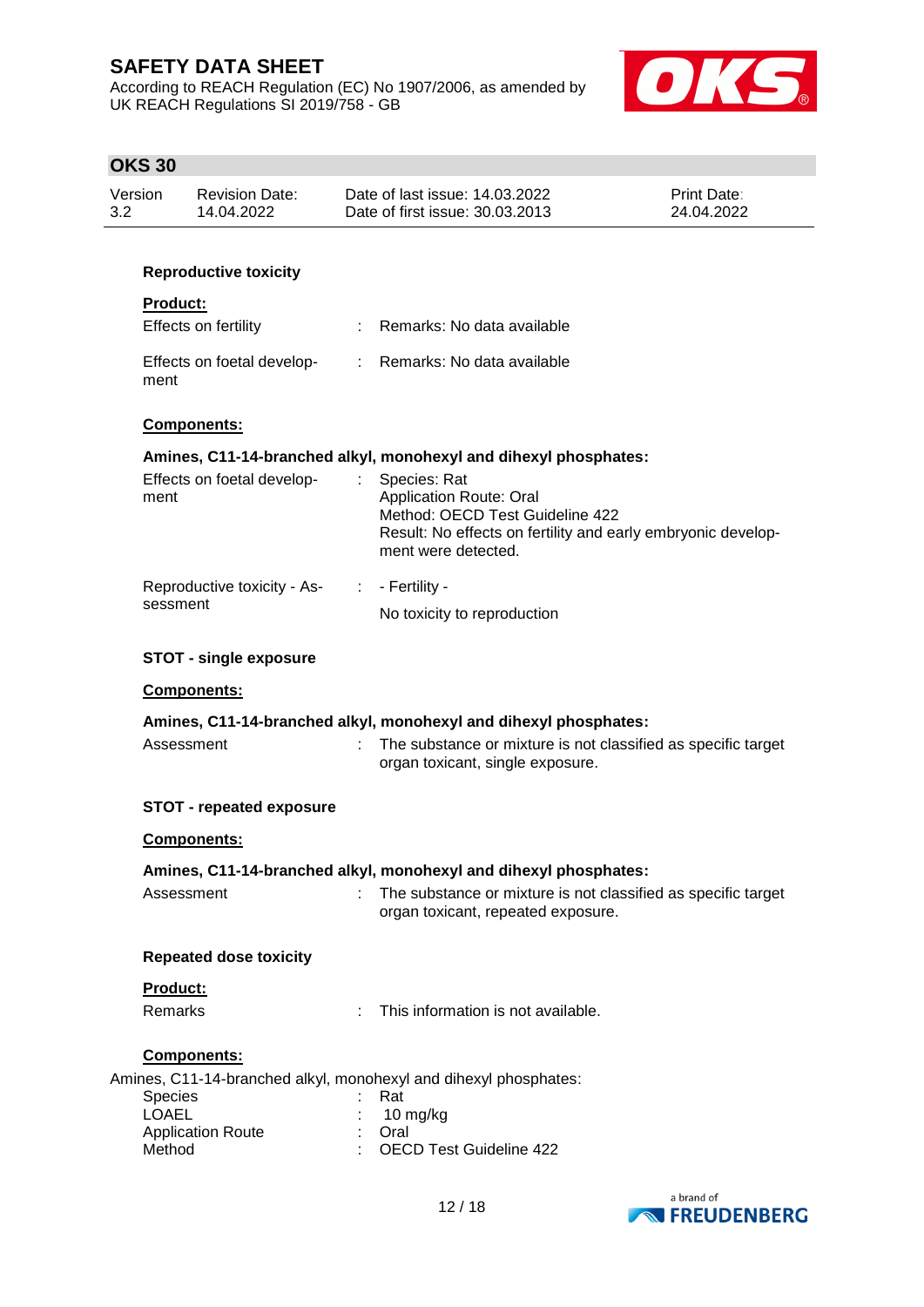According to REACH Regulation (EC) No 1907/2006, as amended by UK REACH Regulations SI 2019/758 - GB



# **OKS 30**

| Version | <b>Revision Date:</b> | Date of last issue: 14.03.2022  | <b>Print Date:</b> |
|---------|-----------------------|---------------------------------|--------------------|
| 3.2     | 14.04.2022            | Date of first issue: 30.03.2013 | 24.04.2022         |

### **Aspiration toxicity**

#### **Product:**

This information is not available.

#### **Components:**

#### **Amines, C11-14-branched alkyl, monohexyl and dihexyl phosphates:**

No aspiration toxicity classification

### **Further information**

#### **Product:**

Remarks : Ingestion causes irritation of upper respiratory system and gastrointestinal disturbance.

#### **Components:**

Molybdenum trioxide, reaction products with bis[O,O-bis(2-ethylhexyl)] hydrogen dithiophosphate: Remarks : Ingestion causes irritation of upper respiratory system and gastrointestinal disturbance.

### **Amines, C11-14-branched alkyl, monohexyl and dihexyl phosphates:**

Remarks : Ingestion causes irritation of upper respiratory system and gastrointestinal disturbance.

### **SECTION 12: Ecological information**

### **12.1 Toxicity**

| <b>Product:</b>                                                                     |   |                                                                                                           |
|-------------------------------------------------------------------------------------|---|-----------------------------------------------------------------------------------------------------------|
| Toxicity to fish                                                                    |   | Remarks: Harmful to aquatic organisms, may cause long-term<br>adverse effects in the aquatic environment. |
| Toxicity to daphnia and other : Remarks: No data available<br>aquatic invertebrates |   |                                                                                                           |
| Toxicity to algae/aquatic<br>plants                                                 |   | : Remarks: No data available                                                                              |
| Toxicity to microorganisms                                                          | ÷ | Remarks: No data available                                                                                |

## **12.2 Persistence and degradability**

#### **Product:**

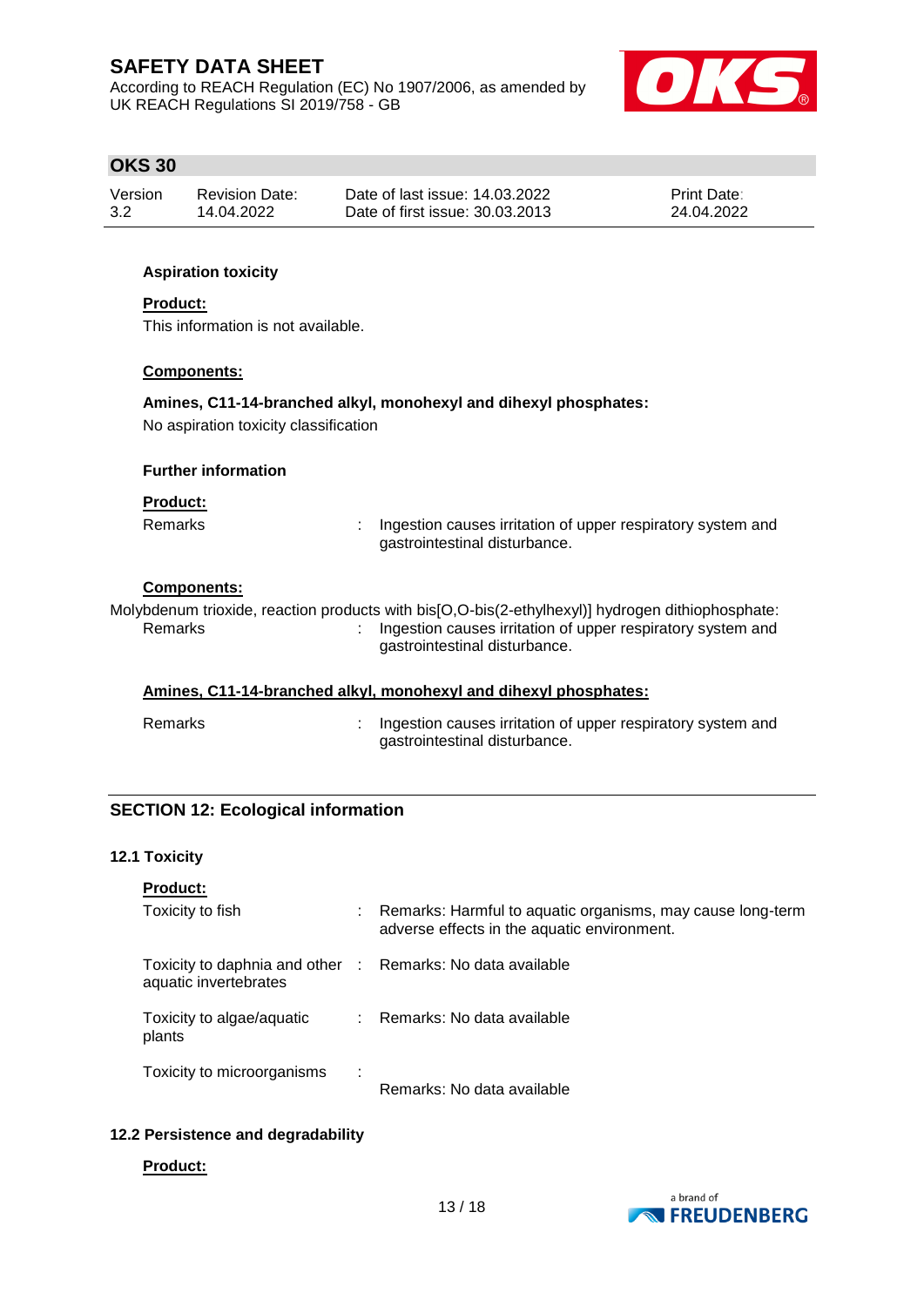According to REACH Regulation (EC) No 1907/2006, as amended by UK REACH Regulations SI 2019/758 - GB



# **OKS 30**

| Version<br>3.2 |                 | <b>Revision Date:</b><br>14.04.2022                |    | Date of last issue: 14.03.2022<br>Date of first issue: 30.03.2013                                                                                                                                                                                                         | Print Date:<br>24.04.2022 |
|----------------|-----------------|----------------------------------------------------|----|---------------------------------------------------------------------------------------------------------------------------------------------------------------------------------------------------------------------------------------------------------------------------|---------------------------|
|                |                 |                                                    |    |                                                                                                                                                                                                                                                                           |                           |
|                |                 | Biodegradability                                   |    | Remarks: No data available                                                                                                                                                                                                                                                |                           |
|                | ity             | Physico-chemical removabil- :                      |    | Remarks: No data available                                                                                                                                                                                                                                                |                           |
|                |                 | 12.3 Bioaccumulative potential                     |    |                                                                                                                                                                                                                                                                           |                           |
|                | Product:        |                                                    |    |                                                                                                                                                                                                                                                                           |                           |
|                |                 | <b>Bioaccumulation</b>                             |    | Remarks: This mixture contains no substance considered to<br>be persistent, bioaccumulating and toxic (PBT).<br>This mixture contains no substance considered to be very<br>persistent and very bioaccumulating (vPvB).                                                   |                           |
|                |                 | 12.4 Mobility in soil                              |    |                                                                                                                                                                                                                                                                           |                           |
|                | Product:        |                                                    |    |                                                                                                                                                                                                                                                                           |                           |
|                | Mobility        |                                                    |    | Remarks: No data available                                                                                                                                                                                                                                                |                           |
|                |                 | Distribution among environ-<br>mental compartments | ÷. | Remarks: No data available                                                                                                                                                                                                                                                |                           |
|                |                 | 12.5 Results of PBT and vPvB assessment            |    |                                                                                                                                                                                                                                                                           |                           |
|                | Product:        |                                                    |    |                                                                                                                                                                                                                                                                           |                           |
|                | Assessment      |                                                    |    | This substance/mixture contains no components considered<br>to be either persistent, bioaccumulative and toxic (PBT), or<br>very persistent and very bioaccumulative (vPvB) at levels of<br>0.1% or higher.                                                               |                           |
|                |                 | 12.6 Other adverse effects                         |    |                                                                                                                                                                                                                                                                           |                           |
|                | <b>Product:</b> |                                                    |    |                                                                                                                                                                                                                                                                           |                           |
|                | tial            | Endocrine disrupting poten-                        |    | The substance/mixture does not contain components consid-<br>ered to have endocrine disrupting properties according to<br>REACH Article 57(f) or Commission Delegated regulation<br>(EU) 2017/2100 or Commission Regulation (EU) 2018/605 at<br>levels of 0.1% or higher. |                           |
|                | mation          | Additional ecological infor-                       |    | Harmful to aquatic life with long lasting effects.                                                                                                                                                                                                                        |                           |

# **SECTION 13: Disposal considerations**

## **13.1 Waste treatment methods**

Product : The product should not be allowed to enter drains, water courses or the soil.

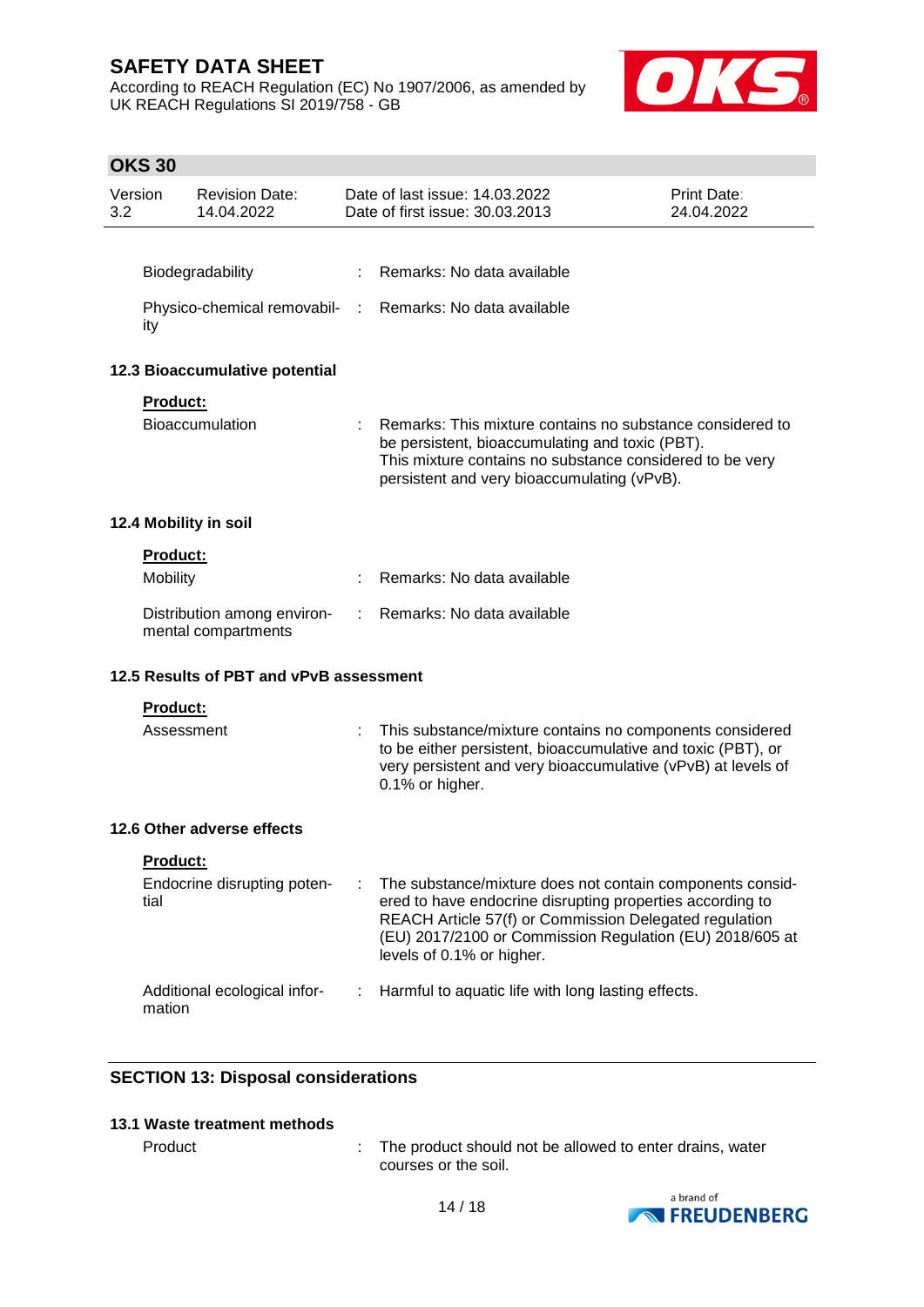According to REACH Regulation (EC) No 1907/2006, as amended by UK REACH Regulations SI 2019/758 - GB



# **OKS 30**

| Version<br>3.2 | <b>Revision Date:</b><br>14.04.2022 | Date of last issue: 14.03.2022<br>Date of first issue: 30.03.2013                                                                                                      | Print Date:<br>24.04.2022 |
|----------------|-------------------------------------|------------------------------------------------------------------------------------------------------------------------------------------------------------------------|---------------------------|
|                |                                     |                                                                                                                                                                        |                           |
|                |                                     | Do not dispose of with domestic refuse.<br>Dispose of as hazardous waste in compliance with local and<br>national regulations.                                         |                           |
|                |                                     | Waste codes should be assigned by the user based on the<br>application for which the product was used.                                                                 |                           |
|                | Contaminated packaging              | Packaging that is not properly emptied must be disposed of as<br>the unused product.<br>Dispose of waste product or used containers according to<br>local regulations. |                           |
|                |                                     | The following Waste Codes are only suggestions:                                                                                                                        |                           |
|                | Waste Code                          | unused product<br>13 02 06*, synthetic engine, gear and lubricating oils                                                                                               |                           |
|                |                                     | uncleaned packagings<br>15 01 10, packaging containing residues of or contaminated<br>by hazardous substances                                                          |                           |

# **SECTION 14: Transport information**

## **14.1 UN number or ID number**

|   | Not regulated as a dangerous good |
|---|-----------------------------------|
| t | Not regulated as a dangerous good |
| ÷ | Not regulated as a dangerous good |
| t | Not regulated as a dangerous good |
|   |                                   |
|   | Not regulated as a dangerous good |
| t | Not regulated as a dangerous good |
| t | Not regulated as a dangerous good |
|   | Not regulated as a dangerous good |
|   |                                   |
| ÷ | Not regulated as a dangerous good |
| t | Not regulated as a dangerous good |
|   | Not regulated as a dangerous good |
|   | Not regulated as a dangerous good |
|   |                                   |

**14.4 Packing group**

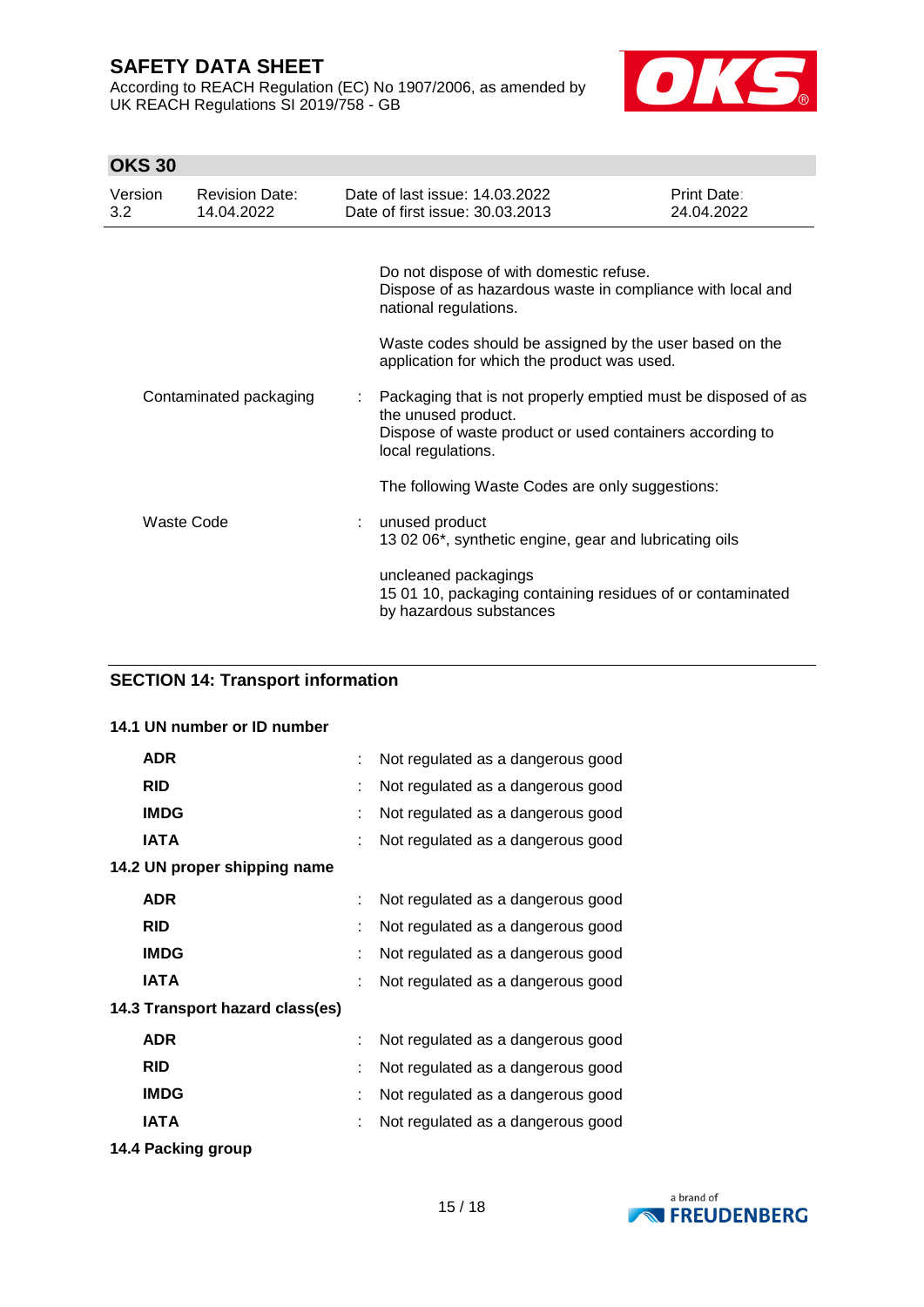According to REACH Regulation (EC) No 1907/2006, as amended by UK REACH Regulations SI 2019/758 - GB



# **OKS 30**

| Version<br>3.2          | <b>Revision Date:</b><br>14.04.2022 | Date of last issue: 14.03.2022<br>Date of first issue: 30.03.2013 | Print Date:<br>24.04.2022 |
|-------------------------|-------------------------------------|-------------------------------------------------------------------|---------------------------|
|                         |                                     |                                                                   |                           |
| <b>ADR</b>              |                                     | Not regulated as a dangerous good                                 |                           |
| <b>RID</b>              |                                     | Not regulated as a dangerous good                                 |                           |
|                         | <b>IMDG</b>                         | Not regulated as a dangerous good                                 |                           |
|                         | <b>IATA (Cargo)</b>                 | Not regulated as a dangerous good                                 |                           |
| <b>IATA (Passenger)</b> |                                     | Not regulated as a dangerous good                                 |                           |
|                         | <b>14.5 Environmental hazards</b>   |                                                                   |                           |
| <b>ADR</b>              |                                     | Not regulated as a dangerous good                                 |                           |
| <b>RID</b>              |                                     | Not regulated as a dangerous good                                 |                           |
|                         | <b>IMDG</b>                         | Not regulated as a dangerous good                                 |                           |
|                         | 14.6 Special precautions for user   |                                                                   |                           |
|                         | Not applicable                      |                                                                   |                           |
|                         |                                     | 14.7 Maritime transport in bulk according to IMO instruments      |                           |
|                         | <b>Remarks</b>                      | Not applicable for product as supplied.                           |                           |

# **SECTION 15: Regulatory information**

#### **15.1 Safety, health and environmental regulations/legislation specific for the substance or mixture**

| REACH - Restrictions on the manufacture, placing on<br>the market and use of certain dangerous substances,<br>mixtures and articles (Annex XVII)   |                             | Conditions of restriction for the fol-<br>lowing entries should be considered:<br>Number on list 3                             |
|----------------------------------------------------------------------------------------------------------------------------------------------------|-----------------------------|--------------------------------------------------------------------------------------------------------------------------------|
| REACH - Candidate List of Substances of Very High<br>Concern for Authorisation (Article 59).<br>(EU SVHC)                                          |                             | This product does not contain sub-<br>stances of very high concern (Regu-<br>lation (EC) No 1907/2006 (REACH),<br>Article 57). |
| REACH - List of substances subject to authorisation<br>(Annex XIV)<br>(EU. REACH-Annex XIV)                                                        |                             | Not applicable                                                                                                                 |
| Regulation (EC) No 1005/2009 on substances that de-<br>plete the ozone layer<br>(EC 1005/2009)                                                     | $\mathcal{L}^{\mathcal{L}}$ | Not applicable                                                                                                                 |
| Regulation (EU) 2019/1021 on persistent organic pollu-<br>tants (recast)<br>(EU POP)                                                               | $\cdot$ :                   | Not applicable                                                                                                                 |
| Regulation (EC) No 649/2012 of the European Parlia-<br>ment and the Council concerning the export and import<br>of dangerous chemicals<br>(EU PIC) | ÷                           | Not applicable                                                                                                                 |

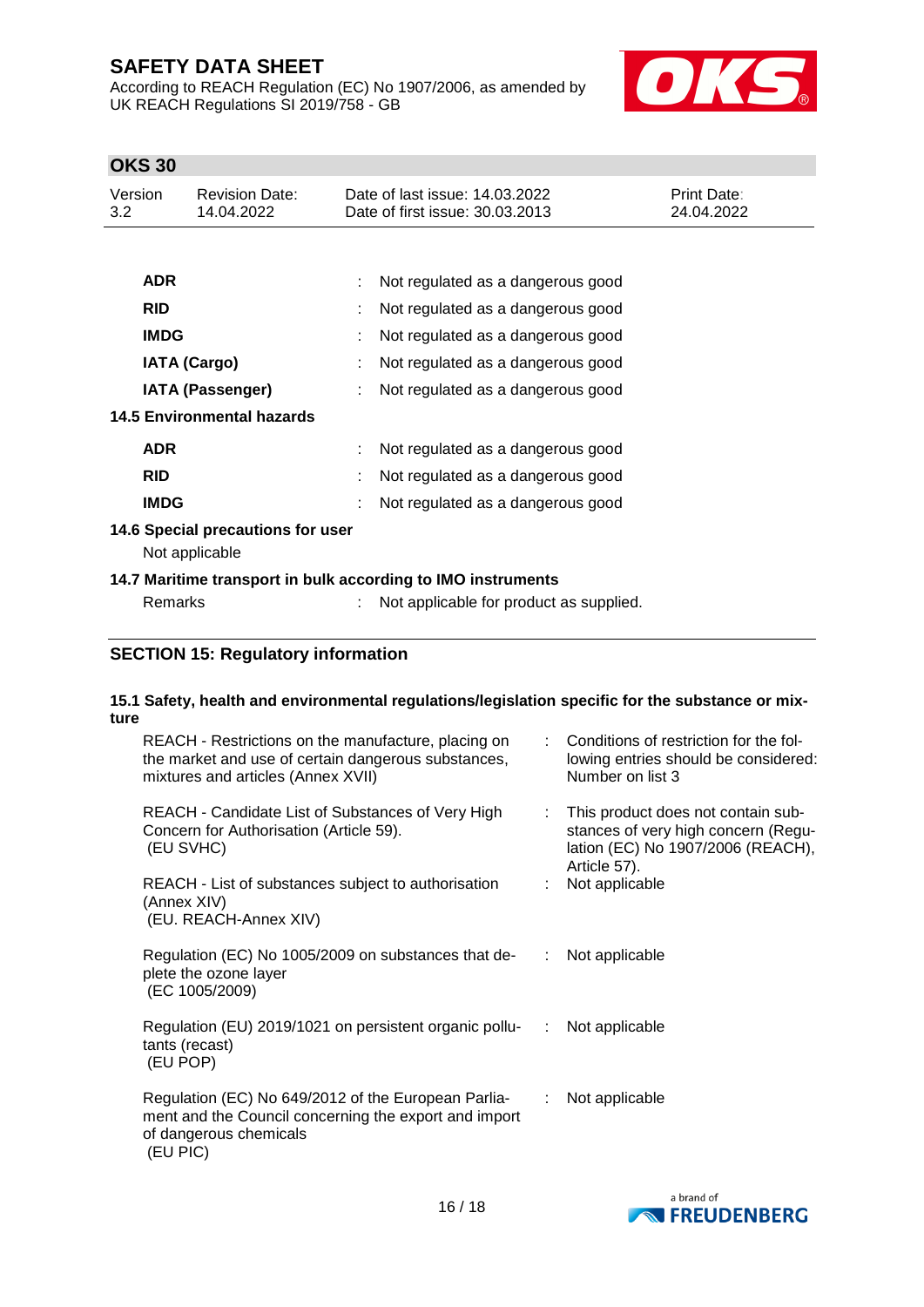According to REACH Regulation (EC) No 1907/2006, as amended by UK REACH Regulations SI 2019/758 - GB



## **OKS 30**

| Version<br>$3.2^{\circ}$ | <b>Revision Date:</b><br>14.04.2022                                                                  | Date of last issue 14.03.2022<br>Date of first issue: 30.03.2013   |    | Print Date:<br>24.04.2022 |
|--------------------------|------------------------------------------------------------------------------------------------------|--------------------------------------------------------------------|----|---------------------------|
|                          | (Annex XIV)<br>(UK. REACH Annex XIV)                                                                 | UK REACH List of substances subject to authorisation               | ÷. | Not applicable            |
|                          | GB Export and import of hazardous chemicals - Prior<br>Informed Consent (PIC) Regulation<br>(GB PIC) |                                                                    | ÷. | Not applicable            |
|                          | explosives precursors                                                                                | Regulation (EU) 2019/1148 on the marketing and use of $\therefore$ |    | Not applicable            |
|                          | 15.2 Chemical safety assessment                                                                      |                                                                    |    |                           |

This information is not available.

# **SECTION 16: Other information**

#### **Full text of H-Statements**

| H315 | : Causes skin irritation.                                 |
|------|-----------------------------------------------------------|
| H317 | : May cause an allergic skin reaction.                    |
| H319 | : Causes serious eye irritation.                          |
| H411 | : Toxic to aquatic life with long lasting effects.        |
| H413 | : May cause long lasting harmful effects to aquatic life. |
|      |                                                           |

#### **Full text of other abbreviations**

ADN - European Agreement concerning the International Carriage of Dangerous Goods by Inland Waterways; ADR - Agreement concerning the International Carriage of Dangerous Goods by Road; AIIC - Australian Inventory of Industrial Chemicals; ASTM - American Society for the Testing of Materials; bw - Body weight; CLP - Classification Labelling Packaging Regulation; Regulation (EC) No 1272/2008; CMR - Carcinogen, Mutagen or Reproductive Toxicant; DIN - Standard of the German Institute for Standardisation; DSL - Domestic Substances List (Canada); ECHA - European Chemicals Agency; EC-Number - European Community number; ECx - Concentration associated with x% response; ELx - Loading rate associated with x% response; EmS - Emergency Schedule; ENCS - Existing and New Chemical Substances (Japan); ErCx - Concentration associated with x% growth rate response; GHS - Globally Harmonized System; GLP - Good Laboratory Practice; IARC - International Agency for Research on Cancer; IATA - International Air Transport Association; IBC - International Code for the Construction and Equipment of Ships carrying Dangerous Chemicals in Bulk; IC50 - Half maximal inhibitory concentration; ICAO - International Civil Aviation Organization; IECSC - Inventory of Existing Chemical Substances in China; IMDG - International Maritime Dangerous Goods; IMO - International Maritime Organization; ISHL - Industrial Safety and Health Law (Japan); ISO - International Organisation for Standardization; KECI - Korea Existing Chemicals Inventory; LC50 - Lethal Concentration to 50 % of a test population; LD50 - Lethal Dose to 50% of a test population (Median Lethal Dose); MARPOL - International Convention for the Prevention of Pollution from Ships; n.o.s. - Not Otherwise Specified; NO(A)EC - No Observed (Adverse) Effect Concentration; NO(A)EL - No Observed (Adverse) Effect Level; NOELR - No Observable Effect Loading Rate; NZIoC - New Zealand Inventory of